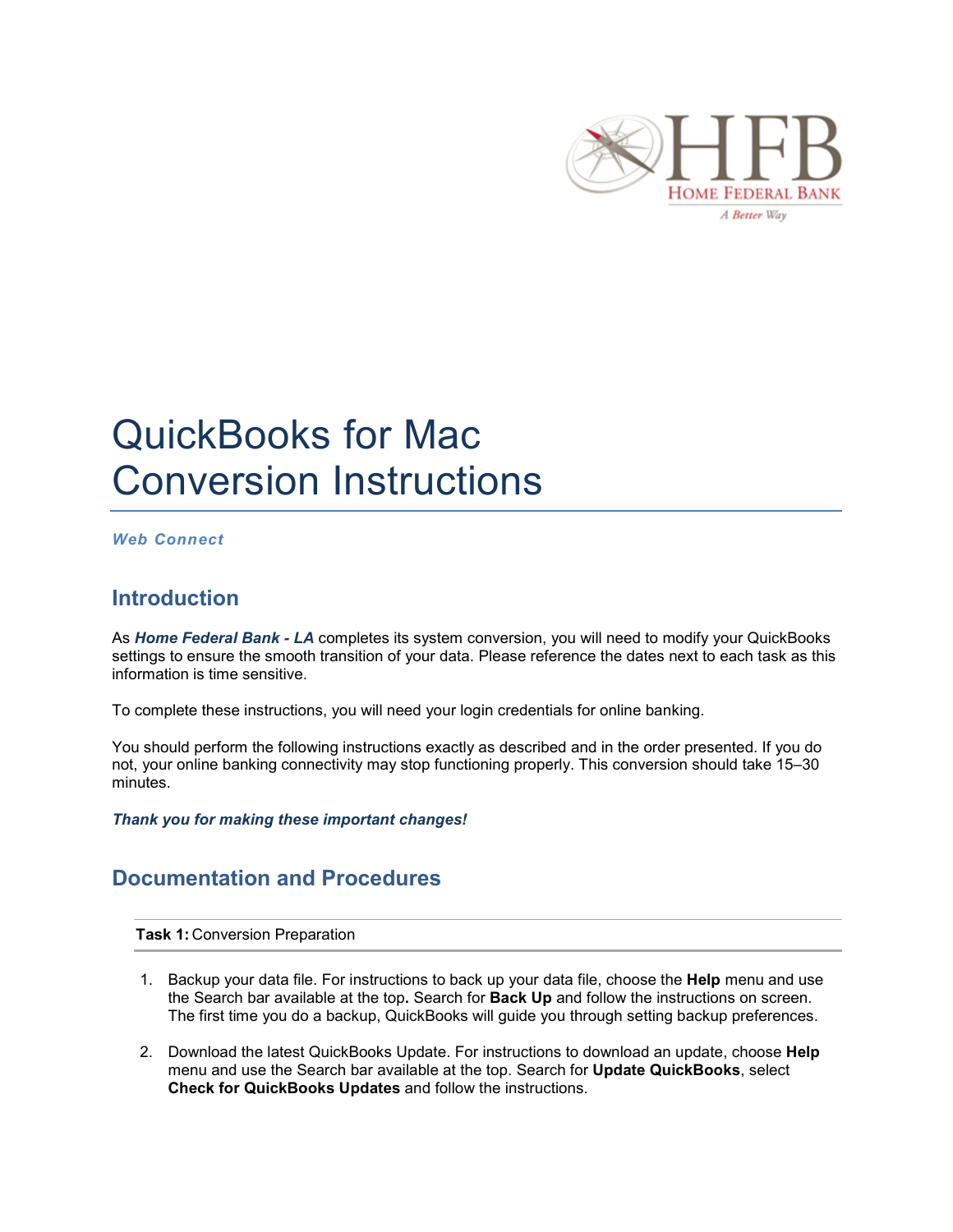## **Task 2:** *Optional task* - Complete a final download **before/by** *6/22/2020*

- 1. Log in to *https://www.hfbla.com/* and download your QuickBooks Web Connect File.
- 2. Click **File** > **Import** > **From Web Connect**.
- 3. Link your bank account with the existing QuickBooks account and click **Continue**.
- 4. Repeat steps for each account*.*

### **Task 3:** Match Downloaded Transactions

If new transactions were received from your connection, accept all new transactions into the appropriate registers.

If you need assistance matching transactions, choose the **Help** menu and use the Search bar available at the top. Search for **Updating Your Register**, select the article with that name and follow the instructions.

**NOTE:** All transactions must be matched or added to the register prior disconnecting your accounts.

#### **Task 4:** Disconnect Accounts in QuickBooks on or after *6/23/2020*

- 1. Choose **Lists** menu > **Chart of Accounts**.
- 2. Select the account you want to deactivate.
- 3. Choose **Edit** menu > **Edit Account**.
- 4. In the **Edit Account** window, click the **Online Settings** button.
- 5. In the **Online Account Information** window, choose **Not Enabled** from the **Download Transaction** list and click **Save**.
- 6. Click **OK** for any dialog boxes that may appear with the deactivation.
- 7. Repeat steps for each account to be disconnected*.*

**Task 5:** Reconnect Accounts on or after *6/23/2020*

1. Log in to *https://www.hfbla.com/* and download your QuickBooks Web Connect File.

**NOTE:** Take note of the date you last had a successful connection. If you have overlapping dates in the web-connect process, you may end up with duplicate transactions.

2. Click File > Import > From Web Connect.